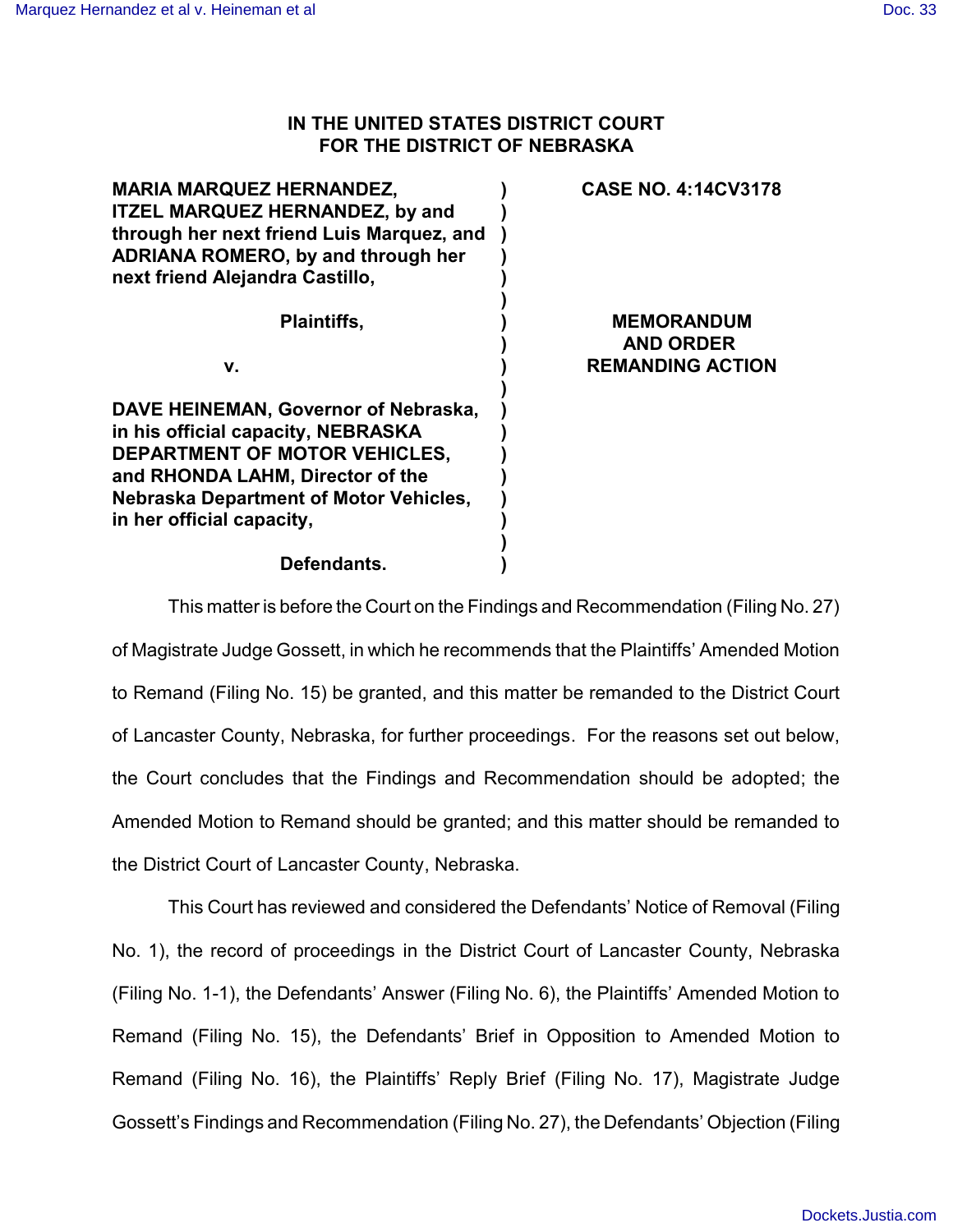No. 28) and Motion for Hearing and Oral Argument (Filing No. 29), and the Plaintiffs' Response (Filing No. 30).

Following *de novo* review, pursuant to Fed. R. Civ. P. 72(b)(3), the Court accepts Magistrate Judge Gossett's Findings and Recommendation, and incorporates herein by reference his summary of the background of this case and his discussion of the applicable law.

Defendants' objection to the Magistrate Judge's Findings and Recommendation centers on a single issue: Does the resolution of one of the Plaintiffs' four state-law causes of actions depend on the meaning of a term of art under federal immigration law, such that the claim necessarily raises a "federal issue, actually disputed and substantial, which a federal forum may entertain without disturbing any congressionally approved balance of federal and state judicial responsibilities." *Grable & Sons Metal Products, Inc. v. Darue Engineering & Mfg.,* 545 U.S. 308, 312 (2005). Specifically, the Defendants contend that the term "lawful status" must be construed and defined in the context of the federal Department of Homeland Security's Deferred Action for Childhood Arrivals ("DACA") program as part of the threshold analysis of Plaintiffs' state-law equal protection claim.

In the Plaintiffs' equal protection claim, contained in their Fourth Cause of Action, they seek certain relief under Nebraska law, *inter alia,* a declaration that the Defendants' policy of denying driver's licenses to DACA recipients is in violation of the equal protection clause of Article I, section 3, of the Nebraska Constitution. (Filing No. 1-1 at ECF 59-60.) The Plaintiffs allege that the Defendants are permitting other similarly situated persons to obtain drivers licenses in a manner that is "arbitrary, unreasonable, motivated by an improper purpose, and lack[ing] a rational relationship to any legitimate state interest." (*Id.* at ECF 59.)

2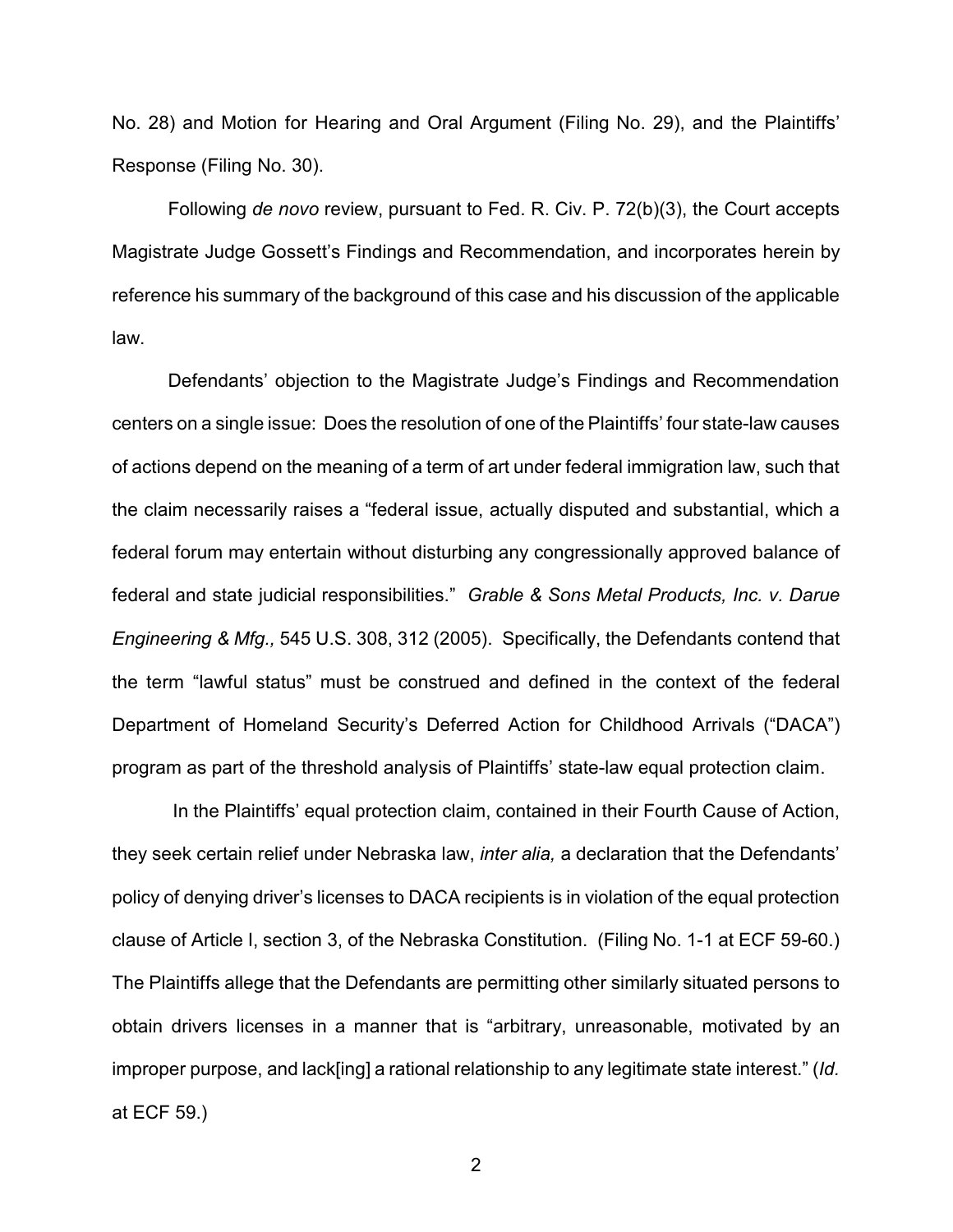This Court cannot conclude that Plaintiffs' claim *necessarily* raises a federal issue at all, let alone one that is disputed and substantial.

Defendants assert that this Court recently addressed a "virtually identical equal protection challenge" in *Saldana v. Lahm*, No. 4:13CV3108. (Defendants' Brief, Filing No. 28 at 3.) Defendants contend that, in *Saldana*, this Court "concluded that an equal protection claim of the sort Plaintiffs brought necessarily depends on the resolution of the meaning of the term 'lawful status,' a *federal* term of art." (*Id.* at 3-4, emphasis in original.)

In *Saldana*, the plaintiff had DACA deferred action status, an employment authorization document ("EAD"), and a Social Security number. Nonetheless, she was denied a driver's license by defendant Rhonda Lahm, the Director of the Nebraska Department of Motor Vehicles ("Lahm"). Initially, this Court declined to dismiss Saldana's federal equal protection claim, because Saldana alleged that Lahm issued driver's licenses to similarly situated persons with non-DACA deferred action status. Later in the proceedings, however, the uncontroverted evidence showed:

DMV issues driver's licenses and state identification cards only to persons with lawful status in the United States, as determined by the federal government and verified through the Systematic Alien Verification for Entitlements ("SAVE") Program, administered by the United States Citizenship and Immigration Services ("USCIS"), an agency of the U.S. Department of Homeland Security. Lahm and DMV rely solely on the SAVE database to determine whether a non-citizen applicant has lawful status in the United States, and they do not differentiate between different categories of persons with deferred action status.

*Saldana v. Lahm*, Case No. 4:13cv3108, Filing No. 48, filed on February 12, 2014, at ECF 3-4.

In *Saldana*, this Court did not determine that an equal protection claim of the sort brought by the plaintiff necessarily depended on the resolution of the meaning of the term